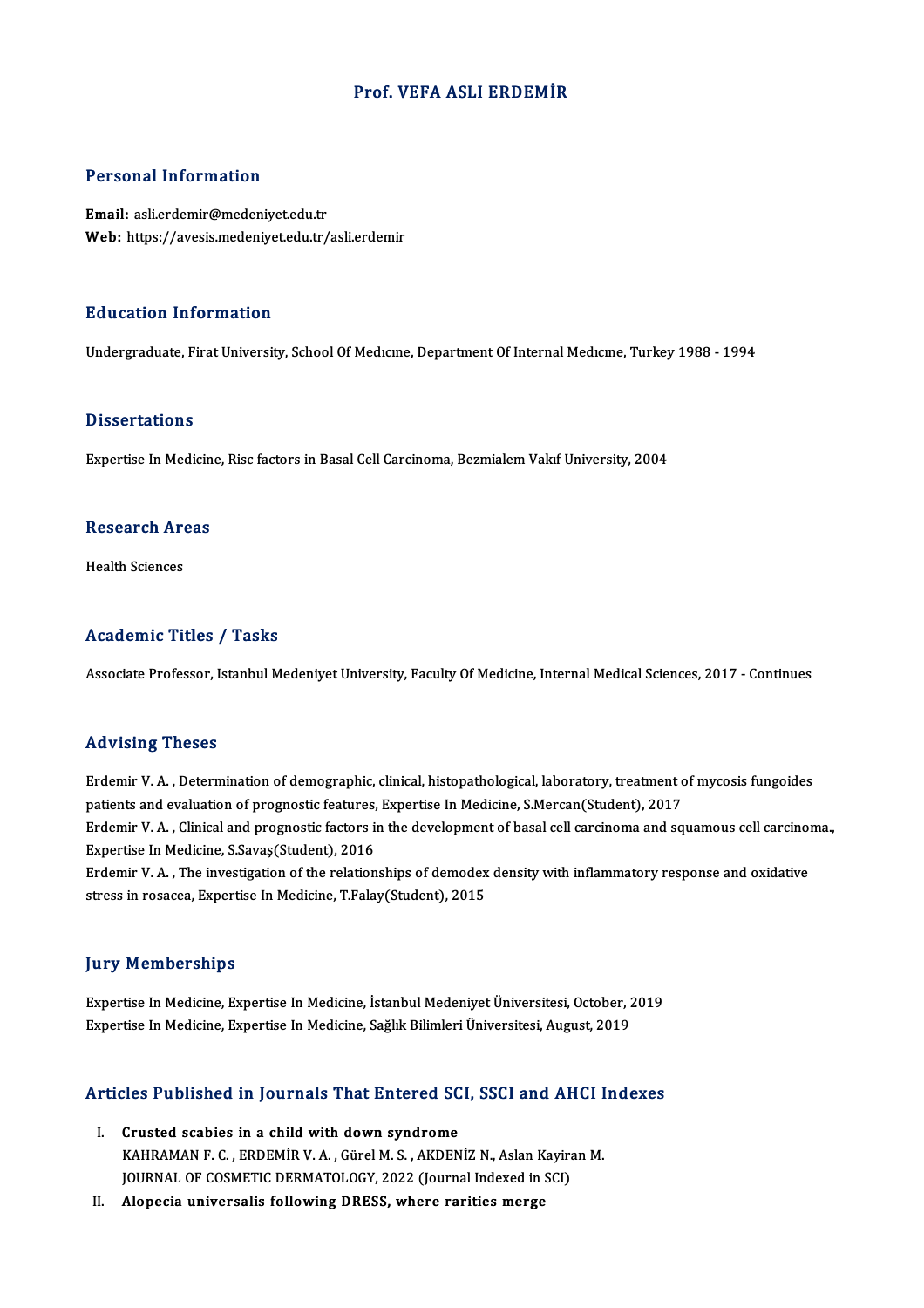AksoyH.,KaradagA.S. ,ERDEMİRV.A. ,KucukY.,GürelM.S. Aksoy H., Karadag A. S. , ERDEMİR V. A. , Kucuk Y., Gürel M. S.<br>DERMATOLOGIC THERAPY, vol.34, 2021 (Journal Indexed in SCI)<br>Eluenessense of nails and bair en Weed's lamn exeminati

Aksoy H., Karadag A. S. , ERDEMİR V. A. , Kucuk Y., Gürel M. S.<br>DERMATOLOGIC THERAPY, vol.34, 2021 (Journal Indexed in SCI)<br>III. Pluorescence of nails and hair on Wood's lamp examination in Covid pandemic; undefined effect **DERMATOLOGIC THERAP**<br>Fluorescence of nails a<br>Favipiravir in humans<br>Aslan Kaviran M. Cobesi l Fluorescence of nails and hair on Wood's lamp examination in Co<br>Favipiravir in humans<br>Aslan Kayiran M., Cebeci F., Erdemir V. A. , Aksoy H., Akdeniz N., Gurel M. S.<br>DEPMATOLOCIC THERAPY 2021 (Journal Indoved in SCD

Favipiravir in humans<br>Aslan Kayiran M., Cebeci F., Erdemir V. A. , Aksoy H., Akdeniz N., Gurel M. S.<br>DERMATOLOGIC THERAPY, 2021 (Journal Indexed in SCI)

Aslan Kayiran M., Cebeci F., Erdemir V. A. , Aksoy H., Akdeniz N., Gurel M. S.<br>DERMATOLOGIC THERAPY, 2021 (Journal Indexed in SCI)<br>IV. Evaluation of clinicopathological and treatment characteristics of 80 patients with acq **DERMATOLOGIC THERAPY<br>Evaluation of clinicopat<br>perforating dermatosis.**<br>Karaali M. Erdil D. Erdomi Evaluation of clinicopathological and treatment characte<br>perforating dermatosis.<br>Karaali M., Erdil D., Erdemir V. A. , Gurel M., Aksu A., Leblebici C.<br>Dermatologis thereny, vol.22, 2020 (Journal Indoved in SCI)

perforating dermatosis.<br>Karaali M., Erdil D., Erdemir V. A. , Gurel M., Aksu A., Leblebic:<br>Dermatologic therapy, vol.33, 2020 (Journal Indexed in SCI)<br>Effect of amelizumab use on slugese bemeestesis in r

Karaali M., Erdil D., Erdemir V. A. , Gurel M., Aksu A., Leblebici C.<br>Dermatologic therapy, vol.33, 2020 (Journal Indexed in SCI)<br>V. Effect of omalizumab use on glucose homeostasis in non-diabetic patients with chronic urt Dermatologic therapy, vol.33, 2020 (Journal Indexed in<br>Effect of omalizumab use on glucose homeostasi<br>Falay Gur T., Savas Erdogan S., Erdemir V. A. , Dogan B.<br>CUTANEOUS AND OCULAR TOYICOLOCY 2020 (Journal Effect of omalizumab use on glucose homeostasis in non-diabet<br>Falay Gur T., Savas Erdogan S., Erdemir V. A. , Dogan B.<br>CUTANEOUS AND OCULAR TOXICOLOGY, 2020 (Journal Indexed in SCI)<br>Dermossenis share staristics of earsl ma Falay Gur T., Savas Erdogan S., Erdemir V. A. , Dogan B.<br>CUTANEOUS AND OCULAR TOXICOLOGY, 2020 (Journal Indexed in SCI)<br>VI. Dermoscopic characteristics of acral melanocytic nevi in children and adolescents.<br>Frieggan S. S.

CUTANEOUS AND OCULAR TOXICOLOGY, 2020 (Journ Dermoscopic characteristics of acral melanom<br>Erdogan S. S., Gur T. F., Erdemir A. V. T., Dogan B.<br>Bediatric dermotelegy, yol 27, no 4, np 507,602,20 Dermoscopic characteristics of acral melanocytic nevi in children and adolesce<br>Erdogan S. S. , Gur T. F. , Erdemir A. V. T. , Dogan B.<br>Pediatric dermatology, vol.37, no.4, pp.597-603, 2020 (Journal Indexed in SCI Expanded) Erdogan S. S., Gur T. F., Erdemir A. V. T., Dogan B.<br>Pediatric dermatology, vol.37, no.4, pp.597-603, 2020 (Journal Indexed in SCI Expanded)<br>VII. Are clinicians successful in diagnosing cutaneous adnexal tumors? a retrospe Pediatric dermatology, vol.37, no.4, pp.597-603, 2020 (Journal Indexed in SCI Expanded)

## Aslan K., Karadağ A. S., Küçük Y., Çobanoğlu Ş., Erdemir V. A., Akdeniz N. cli<mark>nicopathological study.</mark><br>Aslan K., Karadağ A. S. , Küçük Y., Çobanoğlu Ş., Erdemir V. A. , Akdeniz N.<br>Turkish journal of medical sciences, vol.50, pp.832-843, 2020 (Journal Indexed in SCI)<br>The finst sees of soovistence

VIII. The first case of coexistence of calciphylaxis and nephrogenic systemic fibrosis with different localizations in a hemodialysis patient Turkish journal of medical sciences, vol.50, The first case of coexistence of calciph<br>localizations in a hemodialysis patient<br>Karaali M.C., EPDEMIP V.A., Loblabisi C. E The first case of coexistence of calciphylaxis and nephrogenic syst<br>localizations in a hemodialysis patient<br>Karaali M. G. , ERDEMİR V. A. , Leblebici C., Erdem O., Polat A. K. , Gürel M. S.<br>NEEPOLOCIA. vol.40, po.1, pp.104 localizations in a hemodialysis patient<br>Karaali M. G. , ERDEMİR V. A. , Leblebici C., Erdem O., Polat A. K. , Gürel<br>NEFROLOGIA, vol.40, no.1, pp.104-106, 2020 (Journal Indexed in SCI)<br>Unusually early enset planter verruseu

Karaali M. G., ERDEMIR V. A., Leblebici C., Erdem O., Polat A<br>NEFROLOGIA, vol.40, no.1, pp.104-106, 2020 (Journal Index<br>IX. Unusually early-onset plantar verrucous carcinoma.<br>Seremet S. Erdemir A. Kiremitei H. Cunal S. Dem NEFROLOGIA, vol.40, no.1, pp.104-106, 2020 (Journal Indexed in SCI)<br>IX. Unusually early-onset plantar verrucous carcinoma. Seremet S., Erdemir A., Kiremitci U., Gunel S., Demirkesen C. Cutis, vol. 104, 2019 (Journal Indexed in SCI Expanded)

## X. The investigation of the relationships of demodex density with inflammatory response and oxidative

GurT.F. ,ErdemirA.V. ,GurelM.S. ,KocyigitA.,Guler E.M. ,ErdilD.

Archives of dermatological research, vol.310, no.9, pp.759-767, 2018 (Journal Indexed in SCI Expanded)

Gur T. F., Erdemir A. V., Gurel M. S., Kocyigit A., Guler E. M., Erdil D.<br>Archives of dermatological research, vol.310, no.9, pp.759-767, 2018 (Journal Indexed in SCI Ex<br>XI. Assessment of quality of life in Turkish childre

Archives of dermatological research, vol.310, no.9, pp.759-767, 2018 (Journal Indexed in SCI Expanded)<br>Assessment of quality of life in Turkish children with psoriasis and their caregivers<br>Tekin B., Gurel M. S. , Topkarci Assessment of<br>Tekin B., Gurel M.<br>K. , Yasar S., et al.<br>PEDIATRIC DERA Tekin B., Gurel M. S. , Topkarci Z., Demir F. T. , Aytekin S., Kahraman F. C. , Singer R., E<br>K. , Yasar S., et al.<br>PEDIATRIC DERMATOLOGY, vol.35, no.5, pp.651-659, 2018 (Journal Indexed in SCI)<br>Divided nevys of the penis

PEDIATRIC DERMATOLOGY, vol.35, no.5, pp.651-659, 2018 (Journal Indexed in SCI)

- K. , Yasar S., et al.<br>PEDIATRIC DERMATOLOGY, vol.35, no.5, pp<br>XII. Divided nevus of the penis<br>Savas S., Bali Y. Y. , Erdemir A. V. , Simsek H. Divided nevus of the penis<br>Savas S., Bali Y. Y. , Erdemir A. V. , Simsek H.<br>INTERNATIONAL JOURNAL OF DERMATOLOGY, vol.57, no.6, pp.724-726, 2018 (Journal Indexed in SCI)<br>Superficial agral fibromyyoma in the bool with now y
- Savas S., Bali Y. Y. , Erdemir A. V. , Simsek H.<br>INTERNATIONAL JOURNAL OF DERMATOLOGY, vol.57, no.6, pp.724-726, 2018 (Journal Indexed in Superficial acral fibromyxoma in the heel with new vascular features on dermoscopy<br>R INTERNATIONAL JOURNAL OF DERMATOLOGY, vol.57, no.6, pp.724-726, 2018 (<br>Superficial acral fibromyxoma in the heel with new vascular features (<br>Polat A. K. , Karaali M. G. , Erdemir A. V. T. , Aksu A. E. K. , Leblebici C., G Superficial acral fibromyxoma in the heel with new vascular features on dermoscopy<br>Polat A. K. , Karaali M. G. , Erdemir A. V. T. , Aksu A. E. K. , Leblebici C., Gurel M. S.<br>JOURNAL OF CUTANEOUS PATHOLOGY, vol.45, no.6, pp

- Polat A. K., Karaali M. G., Erdemir A. V. T., Aksu A. E. K., Leblebici C<br>JOURNAL OF CUTANEOUS PATHOLOGY, vol.45, no.6, pp.416-418, 20<br>XIV. Asymptomatic erythematous plaques on the scalp and face.<br>OZKUP E. CUPEL M. S., AKSU JOURNAL OF CUTANEOUS PATHOLOGY, vol.45, no.6, pp.41<br>Asymptomatic erythematous plaques on the scalp a<br>OZKUR E., GUREL M. S. , AKSU A., Erdemir A., LEBLEBICI C.<br>Cutie vel.101-2018 (Journal Indoved in SCL Expanded) Asymptomatic erythematous plaques on the scalp<br>OZKUR E., GUREL M. S., AKSU A., Erdemir A., LEBLEBICI<br>Cutis, vol.101, 2018 (Journal Indexed in SCI Expanded)<br>Clinical and prognastic factors in the development OZKUR E., GUREL M. S., AKSU A., Erdemir A., LEBLEBICI C.<br>Cutis, vol.101, 2018 (Journal Indexed in SCI Expanded)<br>XV. Clinical and prognostic factors in the development of basal cell carcinoma<br>Seves S. Exdemin A. V. T. Alra
- Cutis, vol.101, 2018 (Journal Indexed in SCI Expanded)<br>Clinical and prognostic factors in the development of<br>Savas S., Erdemir A. V. T. , Aksu A. E. K. , Gurel M. S. , Ozkur E.<br>CLINICS IN DEPMATOLOCY vol.25, no 6, nn 616, Savas S., Erdemir A. V. T. , Aksu A. E. K. , Gurel M. S. , Ozkur E.<br>CLINICS IN DERMATOLOGY, vol.35, no.6, pp.616-623, 2017 (Journal Indexed in SCI) Savas S., Erdemir A. V. T., Aksu A. E. K., Gurel M. S., Ozkur E.<br>CLINICS IN DERMATOLOGY, vol.35, no.6, pp.616-623, 2017 (Journal Indexed in SCI)<br>XVI. Reflectance confocal microscopic evaluation of nonmelanocytic lip lesion
- CLINICS IN DERMATOLOGY, vol.35, no.6, pp.616-623, 2017 (Journal<br>Reflectance confocal microscopic evaluation of nonmelanoc<br>BAĞCI I., GUREL M. S., AKSU A., Erdemir A., YÜKSEL E., BAŞARAN Y.<br>Lasars in medical science, vol.32, BAĞCI I., GUREL M. S. , AKSU A., Erdemir A., YÜKSEL E., BAŞARAN Y.<br>Lasers in medical science, vol.32, pp.1497-1506, 2017 (Journal Indexed in SCI Expanded)
- XVII. Systemic interferon alfa injections for the treatment of a giant orf.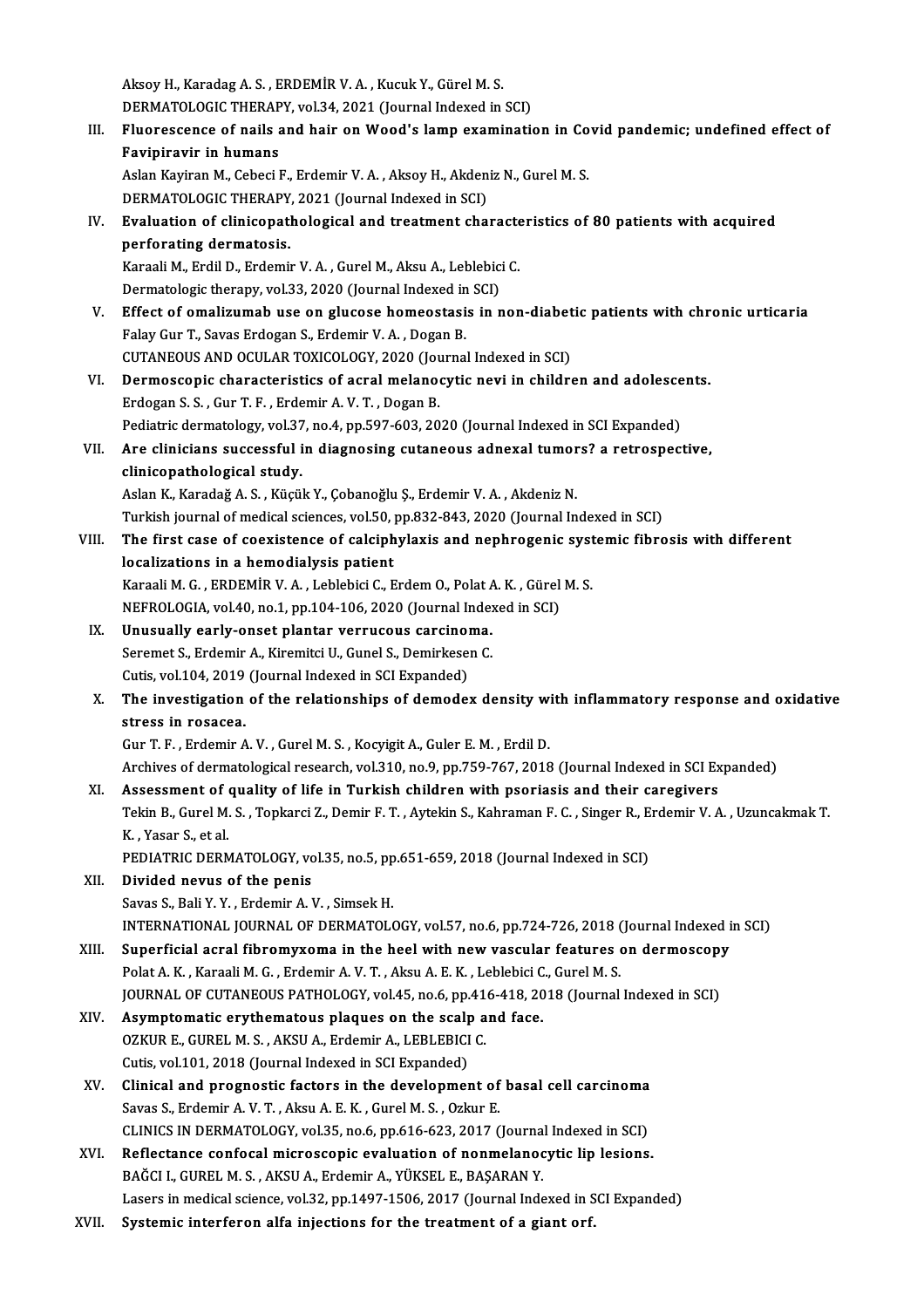ERTEKINS.,GURELM.S. ,ErdemirA.,LEBLEBICIC.

Cutis, vol.99, 2017 (Journal Indexed in SCI Expanded)

- XVIII. Demodex mites in acne rosacea: reflectance confocal microscopic study ErdemirA.T. ,GurelM.S. ,AksuA.E.K. ,FalayT.,YukselE. I. ,SarikayaE. AUSTRALASIAN JOURNAL OF DERMATOLOGY, vol.58, no.2, 2017 (Journal Indexed in SCI)
	- XIX. Cutaneous AngiosarcomaMimicking Panniculitis in the Lower Extremities. ERTEKIN S., OZKUR E., LEBLEBICI C., GUREL M. S., Erdemir A. Indian journal of dermatology, vol.62, pp.322-324, 2017 (Journal Indexed in SCI Expanded) ERTEKIN S., OZKUR E., LEBLEBICI C., GUREL M. S., Erdemir A.<br>Indian journal of dermatology, vol.62, pp.322-324, 2017 (Journal Indexed in SCI Expanded)<br>XX. Evaluation of neutrophil-lymphocyte ratio in patients with early-sta
	- Eren R., Nizam N., Dogu M. H. , Mercan S., Erdemir A. V. T. , Suyani E.<br>ANNALS OF HEMATOLOGY, vol.95, no.11, pp.1853-1857, 2016 (Journal Indexed in SCI) Evaluation of neutrophil-lymphocyte ratio in patients with early-stage mycos:<br>Eren R., Nizam N., Dogu M. H. , Mercan S., Erdemir A. V. T. , Suyani E.<br>ANNALS OF HEMATOLOGY, vol.95, no.11, pp.1853-1857, 2016 (Journal Indexed
- XXI. Aneurysmatic dermatofibroma with dermoscopic and reflectance confocalmicroscopic features. GÜNGÖR Ş., Erdemir A., Öztürk S., BÜYÜKBABANI N., KOCATÜRK E., GUREL M. S. Aneurysmatic dermatofibroma with dermoscopic and reflectance confocal microscopic features.<br>GÜNGÖR Ş., Erdemir A., Öztürk S., BÜYÜKBABANI N., KOCATÜRK E., GUREL M. S.<br>Journal of the European Academy of Dermatology and Vene GÜNGÖR Ş., Erdemir A., Öz<br>Journal of the European A<br>Indexed in SCI Expanded)<br>Poflestance confosal mi Journal of the European Academy of Dermatology and Venereology : JEADV, vol.30, pp.880-3, 2016 (Journ<br>Indexed in SCI Expanded)<br>XXII. Reflectance confocal microscopy as a useful diagnostic tool for monitoring of skin contai Indexed in SCI Expanded)<br>Reflectance confocal microscopy as a useful diagnostic tool for monitoring of skin containing
- Reflectance confocal microscopy as a useful diagnostic tool for monitoring of skin containing<br>vascularized composite allograft rejection: A preliminary study on rats.<br>ZOR F., KARAGOZ H., Erdemir A., KARSLIOGLU Y., ACIKEL C vascularized composite allograft rejection: A preliminary study on rats.<br>ZOR F., KARAGOZ H., Erdemir A., KARSLIOGLU Y., ACIKEL C., KAPAJ R., GUZEY S., G<br>M. ZOR F., KARAGOZ H., Erdemir A., KARSLIOGLU Y., ACIKEL C., KAPAJ R., GUZ<br>M.<br>Microsurgery, vol.36, pp.144-51, 2016 (Journal Indexed in SCI Expanded)<br>The reflectance confocal microscopy in diagnosis of requyrent he

Microsurgery, vol.36, pp.144-51, 2016 (Journal Indexed in SCI Expanded)

- XXIII. The reflectance confocal microscopy in diagnosis of recurrent basal cell carcinoma.<br>YÜKSEL E., GUREL M. S., Erdemir A., AKSU A., BAĞCI I., LEBLEBICI C. The Journal of dermatological treatment, vol.27, pp.182-90, 2016 (Journal Indexed in SCI Expanded) YÜKSEL E., GUREL M. S. , Erdemir A., AKSU A., BAĞCI I., LEBLEBICI C.<br>The Journal of dermatological treatment, vol.27, pp.182-90, 2016 (Journ<br>XXIV. Crusted scabies diagnosed by reflectance confocal microscopy.
- The Journal of dermatological trea<br>Crusted scabies diagnosed by i<br>UYSAL P., GUREL M. S. , Erdemir A.<br>Indian journal of dermatology, you Crusted scabies diagnosed by reflectance confocal microscopy.<br>UYSAL P., GUREL M. S. , Erdemir A.<br>Indian journal of dermatology, venereology and leprology, vol.81, pp.620-2, 2015 (Journal Indexed in SCI<br>Eynanded) UYSAL P., G<br>Indian journ<br>Expanded)<br>In rive ev
- XXV. In vivo evaluation of juvenile xanthogranuloma with high-resolution optical coherence tomography Expanded)<br>In vivo evaluation of juvenile xanthogranuloma with high-resolution op<br>and reflectance confocal microscopy and histopathological correlation<br>Alsu A.E.K., Erdemir A.V.T., Gurel M.S., Paggi L.S., Leblebigi G In vivo evaluation of juvenile xanthogranuloma with high-<br>and reflectance confocal microscopy and histopathologica<br>Aksu A. E. K. , Erdemir A. V. T. , Gurel M. S. , Bagci I. S. , Leblebici C.<br>SVIN RESEARCH AND TECUNOLOCY vo and reflectance confocal microscopy and histopathological correlation<br>Aksu A. E. K. , Erdemir A. V. T. , Gurel M. S. , Bagci I. S. , Leblebici C.<br>SKIN RESEARCH AND TECHNOLOGY, vol.21, no.4, pp.508-510, 2015 (Journal Indexe Aksu A. E. K., Erdemir A. V. T., Gurel M. S., Bagci I. S., Leblebici C.<br>SKIN RESEARCH AND TECHNOLOGY, vol.21, no.4, pp.508-510, 2015 (Journal Indexedent XXVI.<br>In vivo evaluation of Phthirus pubis with reflectance confocal
- SKIN RESEARCH AND TECHNOLOGY, vol.21, no.4, pp.508-510, 201<br>In vivo evaluation of Phthirus pubis with reflectance conformation of Phthirus pubis with reflectance conformation.<br>AKSU A. E. K. , ERDEMIR V. A. , Gurel M. S. , AKSU A. E. K., ERDEMIR V. A., Gurel M. S., SARIKAYA E., OZKUR E.<br>Parasitology research, vol.114, no.9, pp.3559-61, 2015 (Journal Indexed in SCI Expanded) AKSU A. E. K. , ERDEMIR V. A. , Gurel M. S. , SARIKAYA E., OZKUR E.<br>Parasitology research, vol.114, no.9, pp.3559-61, 2015 (Journal Indexed in SCI Expanded)<br>XXVII. Vascular patterns of nonpigmented tumoral skin lesions: co
- Parasitology research, vol.114, no.<br>Vascular patterns of nonpigme<br>INCEL P., GUREL M. S. , Erdemir A. INCEL P., GUREL M. S. , Erdemir A.<br>Skin research and technology : official journal of International Society for Bioengineering and the Skin (ISBS) INCEL P., GUREL M. S. , Erdemir A.<br>Skin research and technology : official journal of International Society for Bioengineering and the Skin (ISBS)<br>[and] International Society for Digital Imaging of Skin (ISDIS) [and] Inter Skin research and technology : official journal of Internatio<br>[and] International Society for Digital Imaging of Skin (ISD<br>vol.21, pp.333-9, 2015 (Journal Indexed in SCI Expanded) [and] International Society for Digital Imaging of Skin (ISDIS) [and] International Society for Skin Imaging (ISSI)<br>vol.21, pp.333-9, 2015 (Journal Indexed in SCI Expanded)<br>XXVIII. A case of dyskeratosis congenita with der
- vol.21, pp.333-9, 2015 (Journal Indexed in SCI Expanded)<br>A case of dyskeratosis congenita with dermoscopic an<br>Gungor S., Erdemir A. V. , Goncu E. K. , Gurel M. S. , Ozekinci S. A case of dyskeratosis congenita with dermoscopic and reflectance confocal microscopic features Gungor S., Erdemir A. V., Goncu E. K., Gurel M. S., Ozekinci S.<br>JOURNAL OF THE AMERICAN ACADEMY OF DERMATOLOGY, vol.73, no.1<br>XXIX. In vivo confocal microscopy in the diagnosis of onychomycosis.<br>Turan E. Vurt N. Gurel M. Er
- JOURNAL OF THE AMERICAN ACADEMY OF DERMATOLOGY, vol.73, no.1, 2015 (Journal Indexed in SCI)<br>In vivo confocal microscopy in the diagnosis of onychomycosis.<br>Turan E., Yurt N., Gurel M., Erdemir A.<br>Cutis. vol.95. 2015 (Journa In vivo confocal microscopy in the diagnosis of<br>Turan E., Yurt N., Gurel M., Erdemir A.<br>Cutis, vol.95, 2015 (Journal Indexed in SCI Expanded)<br>Intranoural norinouriams of the skin
- XXX. Intraneural perineurioma of the skin. Leblebici C., Sahin S., Kelten C., Erdemir A., Demirkesen C. I<mark>ntraneural perineurioma of the skin.</mark><br>Leblebici C., Sahin S., Kelten C., Erdemir A., Demirkesen C.<br>The American Journal of dermatopathology, vol.37, pp.345-7, 2015 (Journal Indexed in SCI)<br>Evaluation of the response to t
- Leblebici C., Sahin S., Kelten C., Erdemir A., Demirkesen C.<br>The American Journal of dermatopathology, vol.37, pp.345-7, 2015 (Journal Indexed in SCI)<br>XXXI. Evaluation of the response to treatment of psoriasis vulgaris wit The American Journal of dermatopathology, vol.37, pp.345-7, 2015<br>Evaluation of the response to treatment of psoriasis vulgar<br>BAŞARAN Y., GUREL M. S. , Erdemir A., TURAN E., YURT N., BAĞCI I.<br>Skip ressarsh and teshnology : Evaluation of the response to treatment of psoriasis vulgaris with reflectance confocal microsco<br>BAŞARAN Y., GUREL M. S. , Erdemir A., TURAN E., YURT N., BAĞCI I.<br>Skin research and technology : official journal of Internat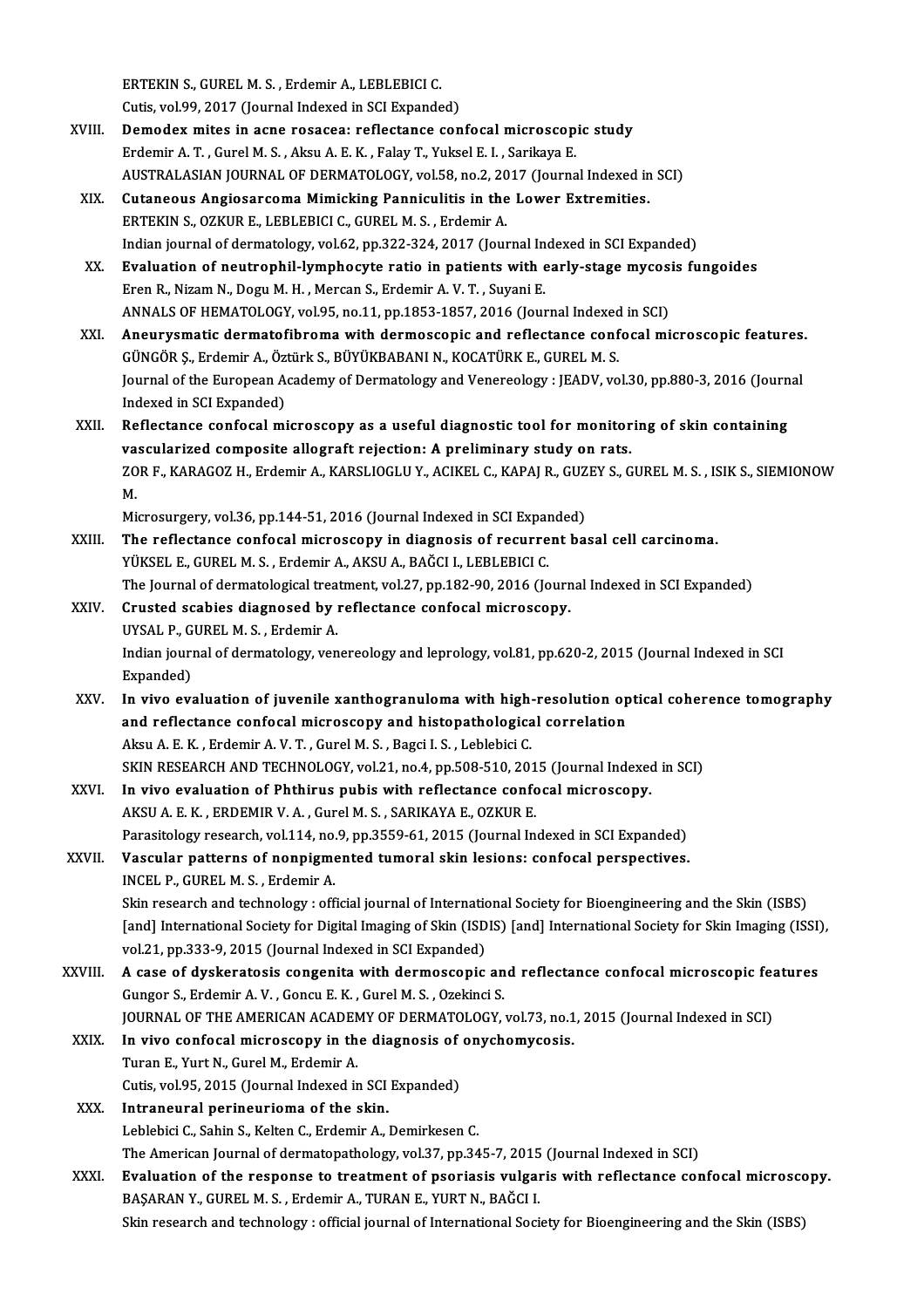[and] International Society for Digital Imaging of Skin (ISDIS) [and] International Society for Skin Imaging (ISSI),<br>vol 31, pp.18.34.2015 (Journal Indoved in SCI Expanded) [and] International Society for Digital Imaging of Skin (ISD<br>vol.21, pp.18-24, 2015 (Journal Indexed in SCI Expanded)<br>Companison of the offects of tenisel fusidie esid and [and] International Society for Digital Imaging of Skin (ISDIS) [and] International Society for Skin Im<br>vol.21, pp.18-24, 2015 (Journal Indexed in SCI Expanded)<br>XXXII. Comparison of the effects of topical fusidic acid and vol.21, pp.18-24, 2015 (Journal Indexed in SCI Expanded)<br>Comparison of the effects of topical fusidic acid an<br>Gurel M. S., Nayci S., Turgut A. V., Bozkurt E. R. Comparison of the effects of topical fusidic acid and rifamycin on wound healing in rats Gurel M. S. , Nayci S., Turgut A. V. , Bozkurt E. R.<br>INTERNATIONAL WOUND JOURNAL, vol.12, no.1, pp.106-110, 2015 (Journal Indexed in SCI)<br>XXXIII. Reflectance confocal microscopy vs. standardized skin surface biopsy for INTERNATIONAL WOUND JOURNAL, vol.12, no.1, pp.106-110, 2015 (Journal Indexed in SCI)<br>Reflectance confocal microscopy vs. standardized skin surface biopsy for measur<br>Demodex mites<br>Erdemir A. T. , Gurel M. S. , Aksu A. E. K. Reflectance confocal microscopy vs. standardized skin surface biopsy for meas<br>Demodex mites<br>Erdemir A. T. , Gurel M. S. , Aksu A. E. K. , Karahalli F. B. , Incel P., Haytoglu N. S. K. , Falay T.<br>SKIN RESEARCH AND TECHNOLOC Demodex mites<br>Erdemir A. T. , Gurel M. S. , Aksu A. E. K. , Karahalli F. B. , Incel P., Haytoglu N. S. K. , Falay T.<br>SKIN RESEARCH AND TECHNOLOGY, vol.20, no.4, pp.435-439, 2014 (Journal Indexed in SCI)<br>Loser Trélat sign: Erdemir A. T. , Gurel M. S. , Aksu A. E. K. , Karahalli I<br>SKIN RESEARCH AND TECHNOLOGY, vol.20, no.4, p<br>XXXIV. Leser-Trélat sign: a paraneoplastic process?<br>Turan E. Curel M. Erdemir A. SKIN RESEARCH AND TECHN<br>Leser-Trélat sign: a paran<br>Turan E., Gurel M., Erdemir A.<br>Cutie vel 94, 2014 (Journal In XXXIV. Leser-Trélat sign: a paraneoplastic process?<br>Turan E., Gurel M., Erdemir A.<br>Cutis, vol.94, 2014 (Journal Indexed in SCI Expanded) XXXV. Eleven years of itching: a case report of crusted scabies. Cutis, vol.94, 2014 (Journal Indexed in SCI Expand<br>Eleven years of itching: a case report of cru:<br>Kutlu N., Turan E., Erdemir A., Gürel M., Bozkurt E.<br>Cutis val 04, 2014 (Journal Indexed in SCI) Eleven years of itching: a case report of<br>Kutlu N., Turan E., Erdemir A., Gürel M., Bozl<br>Cutis, vol.94, 2014 (Journal Indexed in SCI) Kutlu N., Turan E., Erdemir A., Gürel M., Bozkurt E.<br>Cutis, vol.94, 2014 (Journal Indexed in SCI)<br>XXXVI. Assessment of skin photoaging with reflectance confocal microscopy<br>Hautaglu N.S. K., Curel M.S., Erdemir A. Falau T. Cutis, vol.94, 2014 (Journal Indexed in SCI)<br>Assessment of skin photoaging with reflectance confocal microsco<br>Haytoglu N. S. K. , Gurel M. S. , Erdemir A., Falay T., Dolgun A., Haytoglu T. G.<br>SKIN RESEARCH AND TECHNOLOCY, Assessment of skin photoaging with reflectance confocal microscopy<br>Haytoglu N. S. K. , Gurel M. S. , Erdemir A., Falay T., Dolgun A., Haytoglu T. G.<br>SKIN RESEARCH AND TECHNOLOGY, vol.20, no.3, pp.363-372, 2014 (Journal Ind Haytoglu N. S. K. , Gurel M. S. , Erdemir A., Falay T., Dolgun A., Haytoglu T. G.<br>SKIN RESEARCH AND TECHNOLOGY, vol.20, no.3, pp.363-372, 2014 (Journal Indexed in SCI)<br>XXXVII. Successful treatment of generalized discoid lu SKIN RESEARCH AND TECHNOLOGY, vol<br>Successful treatment of generalized<br>report and review of the literature.<br>Turan E. Sinam B. Turaut E. Solib C. Successful treatment of generali<br>report and review of the literatu<br>Turan E., Sinem B., Turgut E., Salih G.<br>Asta dermatevenerelegies Creatica L report and review of the literature.<br>Turan E., Sinem B., Turgut E., Salih G.<br>Acta dermatovenerologica Croatica : ADC, vol.22, pp.150-9, 2014 (Journal Indexed in SCI) Turan E., Sinem B., Turgut E., Salih G.<br>Acta dermatovenerologica Croatica : ADC, vol.22, pp.150-9, 2014 (Journal Indexed in SCI)<br>XXXVIII. Effectiveness and safety of topical emollients in the treatment of PUVA-induced prur Acta dermatovenerologica Croatica : ADC, vol.22, pp.15<br>Effectiveness and safety of topical emollients in<br>Turan E., Gurel M., Erdemir A., Usta M., Kutlu N., Yurt N.<br>Advances in clinical and evperimental medicine : official Advances in clinical and experimental medicine : official organ Wroclaw Medical University, vol.22, pp.715-20,<br>2013 (Journal Indexed in SCI) Turan E., Gurel M., Erdemir A., Usta M., Kutlu N., Yurt N. Advances in clinical and experimental medicine : official organ Wroclaw Medical University, vol.22, pp.715-20,<br>2013 (Journal Indexed in SCI)<br>XXXIX. Subclinical left and right ventricular systolic dysfunction in behcet's di 2013 (Journal Indexed in SCI)<br>Subclinical left and right ventricular systol<br>doppler and velocity vector imaging study<br>Yurdalul S. Erdomin V. A. Townnesi V. Vildinimt Subclinical left and right ventricular systolic dysfunction in behcet's<br>doppler and velocity vector imaging study<br>Yurdakul S., Erdemir V. A. , Tayyareci Y., Yildirimturk O., Gurel M. S. , Aytekin S.<br>JOUPMAL OF CLINICAL JU doppler and velocity vector imaging study<br>Yurdakul S., Erdemir V. A. , Tayyareci Y., Yildirimturk O., Gurel M. S. , Aytekin S.<br>JOURNAL OF CLINICAL ULTRASOUND, vol.41, no.6, pp.347-353, 2013 (Journal Indexed in SCI)<br>Povelop Yurdakul S., Erdemir V. A. , Tayyareci Y., Yildirimturk O., Gurel M. S. , Aytekin S.<br>JOURNAL OF CLINICAL ULTRASOUND, vol.41, no.6, pp.347-353, 2013 (Journal<br>XL. Development of skin aging scale by using dermoscopy<br>Isik B., JOURNAL OF CLINICAL ULTRASOUND, vol.41, no<br>Development of skin aging scale by using d<br>Isik B., Gurel M. S. , Erdemir A. T. , Kesmezacar O.<br>SKIN RESEARCH AND TECHNOLOCY, vol.19, no.2 Development of skin aging scale by using dermoscopy<br>Isik B., Gurel M. S. , Erdemir A. T. , Kesmezacar O.<br>SKIN RESEARCH AND TECHNOLOGY, vol.19, no.2, pp.69-74, 2013 (Journal Indexed in SCI)<br>A now diagnostic technique for ti Isik B., Gurel M. S. , Erdemir A. T. , Kesmezacar O.<br>SKIN RESEARCH AND TECHNOLOGY, vol.19, no.2, pp.69-74, 2013 (Journal Indexed in SCI)<br>XLI. A new diagnostic technique for tinea incognito: in vivo reflectance confocal SKIN RESEA<br>**A new diag<br>five cases.**<br>TIDANE E A new diagnostic technique for tinea in<br>five cases.<br>TURAN E., Erdemir A., GUREL M. S. , YURT N.<br>Skip researsh and technology : official journs five cases.<br>TURAN E., Erdemir A., GUREL M. S. , YURT N.<br>Skin research and technology : official journal of International Society for Bioengineering and the Skin (ISBS) TURAN E., Erdemir A., GUREL M. S. , YURT N.<br>Skin research and technology : official journal of International Society for Bioengineering and the Skin (ISBS)<br>[and] International Society for Digital Imaging of Skin (ISDIS) [a Skin research and technology : official journal of<br>[and] International Society for Digital Imaging of<br>vol.19, 2013 (Journal Indexed in SCI Expanded)<br>Evoluction of ondothelial functions in natio [and] International Society for Digital Imaging of Skin (ISDIS) [and] International Society for Skin Imagin<br>vol.19, 2013 (Journal Indexed in SCI Expanded)<br>XLII. Evaluation of endothelial functions in patients with Behcet's vol.19, 2013 (Journal Indexed in SCI Expanded)<br>Evaluation of endothelial functions in patients with Behcet's dise<br>involvement.<br>YURDAKUL S., Erdemir V. A. , YıLDıRıMTÜRK Ö., GUREL M. S. , AYTEKIN S. XLII. Evaluation of endothelial functions in patients with Behcet's disease without overt vascular involvement.<br>YURDAKUL S., Erdemir V. A. , YıLDıRıMTÜRK Ö., GUREL M. S. , AYTEKIN S.<br>Turk Kardiyoloji Dernegi arsivi : Turk Kardiyoloji Derneginin yayin organidir, vol.40, pp.518-22, 2012 (Journal<br>Indeved in SCL Evnended) YURDAKUL S., Erdemir V.<br>Turk Kardiyoloji Dernegi a<br>Indexed in SCI Expanded)<br>En: uag laser thereny fo Turk Kardiyoloji Dernegi arsivi : Turk Kardiyoloji Derneg<br>Indexed in SCI Expanded)<br>XLIII. Er: yag laser therapy for steatocystoma multiplex.<br>Mumgueğlu C. Curel M. Kiromitei II. Erdemir A. Karakas Indexed in SCI Expanded)<br>Er: yag laser therapy for steatocystoma multiplex.<br>Mumcuoğlu C., Gurel M., Kiremitci U., Erdemir A., Karakoca Y., Huten O. Indian journal of dermatology, vol.55, pp.300-1, 2010 (Journal Indexed in SCI Expanded)

## Articles Published in Other Journals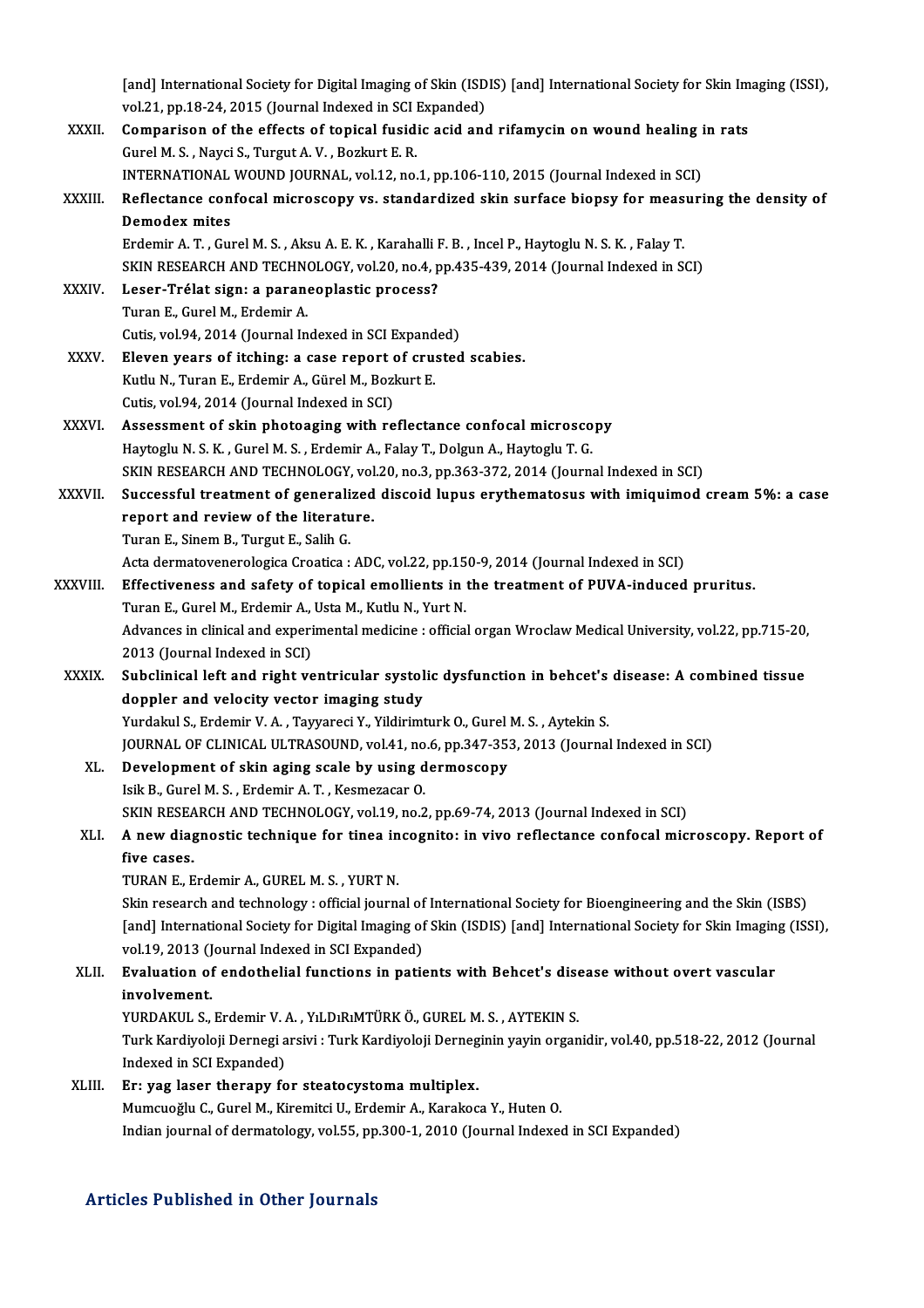| Ι.    | In vivo reflektans konfokal mikroskopi Türkçe terminolojisi                                                         |
|-------|---------------------------------------------------------------------------------------------------------------------|
|       | Özdemir F., Gürel M. S., Karaarslan I., Erdemir V. A., Koku Aksu A. E., Acar A.                                     |
|       | Türkderm Türk deri hastalıkları ve frengi arşivi, vol.55, no.4, pp.158-168, 2021 (Other Refereed National Journals) |
| П.    | A rare cutaneous tuberculosis form, erythema induratum of Bazin: 6 years' experience.                               |
|       | Polat A. K., Karaali M. G., Aksu A. E. K., Erdemir V. A., Leblebici C., Gurel M. S.                                 |
|       | Acta dermatovenerologica Alpina, Pannonica, et Adriatica, vol.29, no.3, pp.123-128, 2020 (Refereed Journals of      |
|       | Other Institutions)                                                                                                 |
| III.  | Disease Severity and The Effect of Disease Severity on Quality of Life in Patients with Acne Vulgaris               |
|       | Kayiran M. A., Cebeci F., Karadag A. S., Erdemir V. A., Gurel M. S.                                                 |
|       | ISTANBUL MEDICAL JOURNAL, vol.20, no.1, pp.80-81, 2019 (Journal Indexed in ESCI)                                    |
| IV.   | Pachydermodactyly                                                                                                   |
|       |                                                                                                                     |
|       | Falay T., Aksu A. E. K., Erdemir V. A., Kiremitci U., Leblebici C.                                                  |
|       | TURK DERMATOLOJI DERGISI-TURKISH JOURNAL OF DERMATOLOGY, vol.12, no.1, pp.47-49, 2018 (Journal                      |
|       | Indexed in ESCI)                                                                                                    |
| V.    | A Case Report of Real-Time in vivo Demonstration of Sarcoptes scabiei.                                              |
|       | Gürel M., Turgut E., Tekin B.                                                                                       |
|       | Turkiye parazitolojii dergisi, vol.41, pp.229-232, 2017 (Refereed Journals of Other Institutions)                   |
| VI.   | Fluoroscopy-Induced Chronic Radiodermatitis                                                                         |
|       | Falay T., Erdemir V. A., Savaş S., Gürel M. S., Özkur E.                                                            |
|       | Journal of Dermatology Research and Therapy, vol.2, pp.2-3, 2016 (Refereed Journals of Other Institutions)          |
| VII.  | Psödolenfomalar: 23 Olgunun Klinik ve Histopatolojik Özellikleri                                                    |
|       | Özkur E., Kiremitçi Ü., Erdemir V. A., Leblebici C., Güler M. S.                                                    |
|       | dermatoz, vol.7, no.2, pp.1-5, 2016 (National Refreed University Journal)                                           |
| VIII. | Vestibular papillomatosis: An important differential diagnosis of vulvar papillomas.                                |
|       | Ozkur E., Falay T., Turgut E., Gurel M., Leblebici C.                                                               |
|       | Dermatology online journal, vol.22, 2016 (Refereed Journals of Other Institutions)                                  |
| IX.   | Multinucleate cell angiohistiocytoma: A report of six cases                                                         |
|       | Falay T., Erdemir V. A., Gurel M. S., Leblebici C., Erdil D., Ozkur E.                                              |
|       | TURKDERM-ARCHIVES OF THE TURKISH DERMATOLOGY AND VENEROLOGY, vol.50, no.3, pp.124-127, 2016                         |
|       | (Journal Indexed in ESCI)                                                                                           |
| X.    | Ayak Plantar Yüzü Tutan Tendon Kılıfının Dev Hücreli Tümörü.                                                        |
|       | Özkur E., Kiremitçi Ü., Erdemir V. A., İncel P., Leblebici C.                                                       |
|       | Turkiye Klinikleri J Case Rep, vol.23, pp.166-168, 2015 (Other Refereed National Journals)                          |
| XI.   | The reflectance confocal microscopy features of sebaceous adenoma in a case of Muir Torre                           |
|       | syndrome                                                                                                            |
|       | Yuksel E. I., Erdemir A. T., Leblebici C., Aksu E. K., Gurel M. S.                                                  |
|       | TURKDERM-ARCHIVES OF THE TURKISH DERMATOLOGY AND VENEROLOGY, vol.49, no.1, pp.70-74, 2015 (Journal                  |
|       | Indexed in ESCI)                                                                                                    |
| XII.  | Süperficial granulomatous pyoderma gangrenosum: A Report of two Cases                                               |
|       | Bağcı I. S., Gürel M. S., Erdemir V. A., Kiremitçi Ü., Paşaoğlu E.                                                  |
|       | Türkderm, vol.48, no.35, pp.130-132, 2014 (Other Refereed National Journals)                                        |
| XIII. | Pilomatrixomalı 12 olgunun klinik ve histopatolojik özellikleri                                                     |
|       | Savaş S., Koku Aksu E., Erdemir V. A., Leblebici C., Gürel M. S.                                                    |
|       | Türkiye Klinikleri Dermatoloji Dergisi, vol.24, no.2, pp.39-44, 2014 (Other Refereed National Journals)             |
| XIV.  | Dermatolojik hastalıkları özgü aile etki ölçeği geliştirilme;si geçerlilik ve güvenilirlik çalışması                |
|       | Turan E., Gürel M. S., Erdemir V. A., Inan Yüksel E.                                                                |
|       | Türkderm, vol.48, pp.74-81, 2014 (Other Refereed National Journals)                                                 |
| XV.   | VULVAR EKSTRAMAMMARİAN PAGET HASTALIĞI                                                                              |
|       | Gürel M. S., İnan Yüksel E., Abalı R., Erdemir V. A., Bozkurt E.                                                    |
|       | Türk Jinekolojik Onkoloji Dergisi, vol.1, pp.40-44, 2014 (Other Refereed National Journals)                         |
| XVI.  | A Research on Clinic and Ethiopathological Factors in Pityriasis Amiantacea                                         |
|       |                                                                                                                     |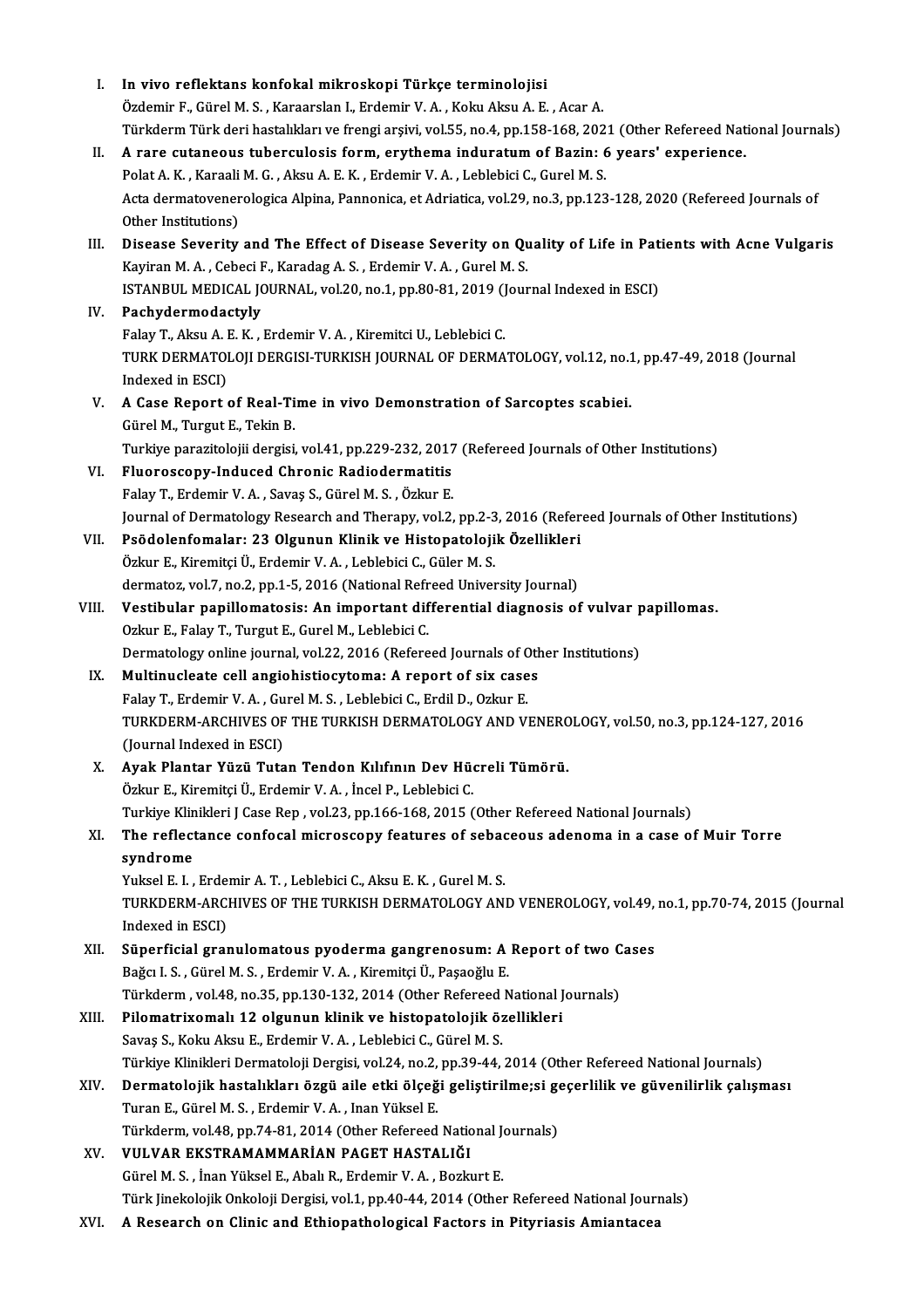|         | Haytoglu N. S. K., Erdemir V. A., Isik B., Gurel M. S., Leblebici C.                                           |
|---------|----------------------------------------------------------------------------------------------------------------|
|         | ISTANBUL MEDICAL JOURNAL, vol.14, no.3, pp.164-166, 2013 (Journal Indexed in ESCI)                             |
| XVII.   | Evaluation of Social Appearance Anxiety and Quality of Life in Patients with Acne Vulgaris                     |
|         | Erdemir V. A., Bağcı S. I., Yüksel İnan E., Turan E.                                                           |
|         | İstanbul Medical Journal, vol.14, no.1, pp.35-39, 2013 (Other Refereed National Journals)                      |
| XVIII.  | Retrospective evaluation of subcutaneous painful nodules                                                       |
|         | Erdemir V. A., Bağcı I. S., Yamen Erdil D., Aydın E.                                                           |
|         | İstanbul Medical Journal, vol.14, pp.80-82, 2013 (Other Refereed National Journals)                            |
| XIX.    | Kaposi sarkomunda gastrik tutulum ve Helicobacter pylori                                                       |
|         | Soylu A., Özaslan M., Erdemir V. A., Karahacıoğlu B., Altuntaş Aydın Ö., Çakmak S., Güzelbulut F., Güler M. S. |
|         | endoskopi, vol.21, no.2, pp.43-47, 2013 (Other Refereed National Journals)                                     |
| XX.     | Reflektans Konfokal Mikroskopi; Normal Deri Morfolojisi ve Melanositik Lezyonlarda Kullanımı                   |
|         | Erdemir V A , Koku Aksu A E                                                                                    |
|         | Türkderm, vol.47, no.3, pp.136-141, 2013 (Other Refereed National Journals)                                    |
| XXI.    | An unusual case of sporotrichoid nodules: metastatic cutaneous squamous cell carcinoma.                        |
|         | HAYTOGLU N., GUREL M. S., Erdemir V. A., LEBLEBICI C., HAYTOGLU T.                                             |
|         | Dermatology online journal, vol.19, pp.18174, 2013 (Refereed Journals of Other Institutions)                   |
| XXII.   | <b>Fasiyal orf</b>                                                                                             |
|         | Turan E., Yurt N., Erdemir V. A.                                                                               |
|         | Türk Dermatoloji Dergisi, vol.6, pp.58-60, 2012 (Other Refereed National Journals)                             |
| XXIII.  | <b>Generalized Inflammatory Tinea Corporis</b>                                                                 |
|         | Karakoca Y., Endoğru E., Kiremitçi Ü., Erdemir V. A., Gürel M. S., Gücin Z.                                    |
|         | JTAD, vol.4, pp.1-3, 2010 (Other Refereed National Journals)                                                   |
| XXIV.   | Neurofibroma like nodules on shoulder: First sign of gastric adenocarcinoma.                                   |
|         | Karakoca Y., Aslan C., Erdemir A., Kiremitci U., Gurel M., Huten O.                                            |
|         | Dermatology online journal, vol.16, pp.12, 2010 (Refereed Journals of Other Institutions)                      |
| XXV.    | Herpes Zoster'de Klinik Özellikler ve Varisella Zoster Virüs Antikoru ile İlişkisi                             |
|         | Karakoca Y., Deniz E., Erfan G., Erdemir V. A., Kiremitçi Ü., Gürel M. S., Kesmezacar Ö.                       |
|         | Türkiye Klinikleri Dermatoloji Dergisi, vol.20, pp.60-65, 2010 (Other Refereed National Journals)              |
| XXVI.   | Diyabetes Mellitusta Görülen Deri Bulguları                                                                    |
|         | Kartal Ş., Gürel M. S., Kiremitçi Ü., Erdemir V. A., Erdoğan S., Endoğru E.                                    |
|         | Istanbul Tip Dergisi, vol.1, pp.77-80, 2008 (Other Refereed National Journals)                                 |
| XXVII.  | Edinsel Epidermolizis Bülloza                                                                                  |
|         | Erdemir V. A., Gürel M. S., Kiremitçi Ü., Yurt N., Demirkesen C.                                               |
|         | İstanbul Tip Dergisi, vol.1, pp.30-34, 2008 (Other Refereed National Journals)                                 |
| XXVIII. | Pseudolenfoma                                                                                                  |
|         | Işık B., Erdemir V. A., Erdoğan S., Kiremitçi Ü., Gürel M. S., Demirkesen C.                                   |
|         | İstanbul Tip Dergisi, vol.3, pp.42-44, 2007 (Other Refereed National Journals)                                 |
| XXIX.   | Lichen Planus Pemfigoides; A case presentation                                                                 |
|         | Seremet S., Erdemir V. A., Kiremitçi Ü., Erdoğan S.                                                            |
|         | İstanbul Tıp Dergisi, vol.1, pp.29-32, 2007 (Other Refereed National Journals)                                 |
| XXX.    | Idiopathic Granulomatous Mastitis: A Case Report                                                               |
|         | Erdemir V. A., Gürel M. S., Kiremitçi Ü., Yavuz E., Kıroğlu K.                                                 |
| XXXI.   | İstanbul Tıp Dergisi, vol.1, pp.42-44, 2007 (Other Refereed National Journals)<br><b>Multipl Piloleiomyom</b>  |
|         | Turan E., Şeremet S., Erdemir V. A., Gürel M. S., Kiremitçi Ü., Hüten O.                                       |
|         | Lepra, vol.38, pp.47-50, 2007 (Other Refereed National Journals)                                               |
| XXXII.  | Generalized granuloma annulare resolving to anetoderma.                                                        |
|         | Kiremitci U., Karagulle S., Topcu E., Gurel M., Erdogan S., Erdemir A., Alyanak A., Demirkesen C.              |
|         | Dermatology online journal, vol.12, pp.16, 2006 (Refereed Journals of Other Institutions)                      |
| XXXIII. | Systemic Drugs in Aphtous Stomatitis etiology                                                                  |
|         |                                                                                                                |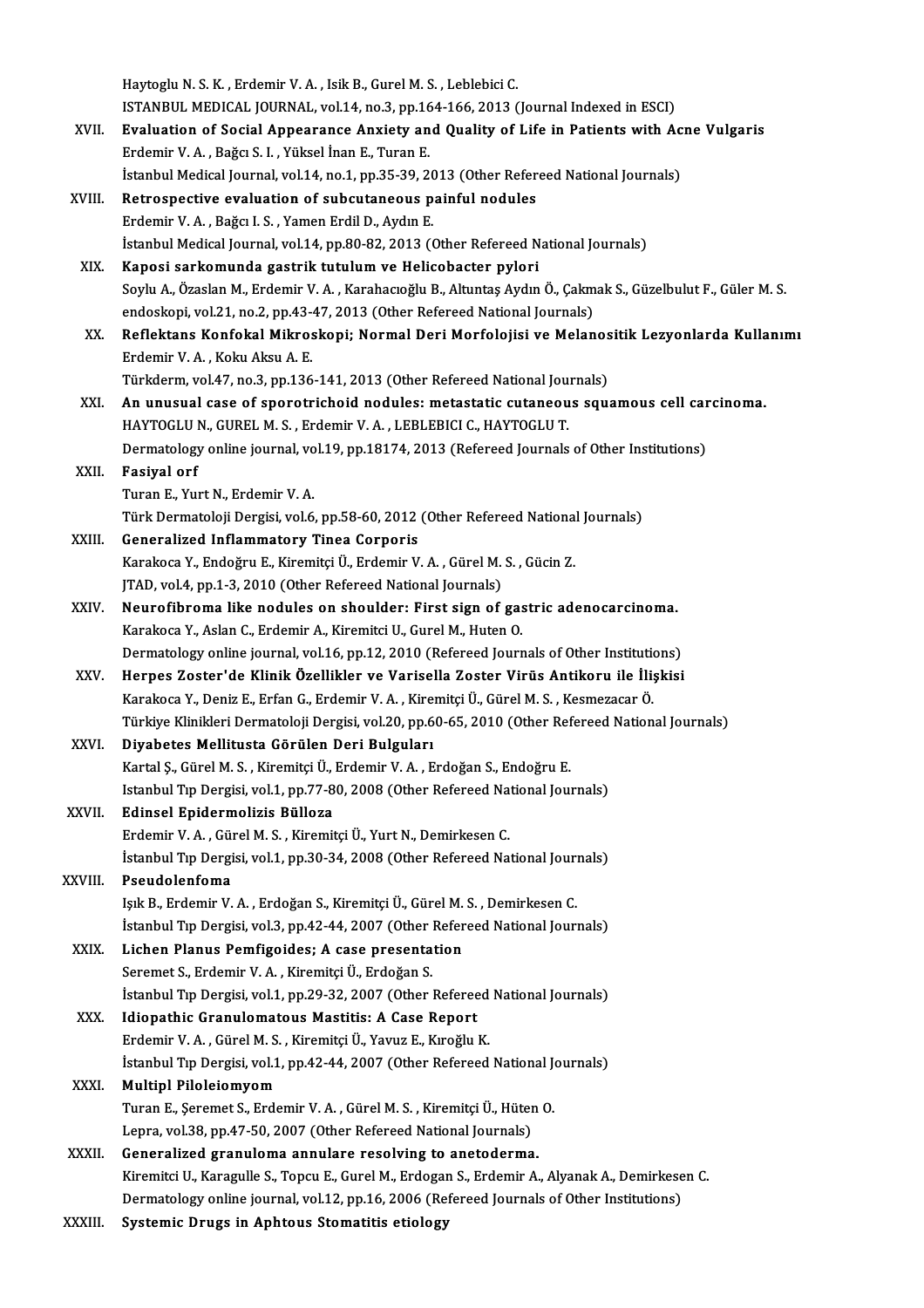Atılganoğlu U., Küçük Ö. S. , Erdemir V. A. , Seremet S., Ufacık H.<br>TURKDEM, vel 40, np 60,62,2006 (Other Befereed National Je TURKDEM, vol.40, pp.60-62, 2006 (Other Refereed National Journals)<br>Lofgren Sendromlu Bir Olgu Atılganoğlu U., Küçük Ö. S. , Erder<br>TURKDEM, vol.40, pp.60-62, 200<br>XXXIV. Lofgren Sendromlu Bir Olgu

- Karagüle Ş.,ErdemirV.A. ,AlyanakA.,KiremitçiÜ.,TopçuE.,GeçerM. İstanbul Tıp Dergisi, vol.3, pp.45-47, 2005 (Other Refereed National Journals) Karagülle Ş., Erdemir V. A. , Alyanak A., Kiremitçi Ü., Topçu E., Geçer M.<br>İstanbul Tıp Dergisi, vol.3, pp.45-47, 2005 (Other Refereed National Journals)<br>XXXV. Vulvar carcinoma which arised within background of lichen
- İstanbul Tıp Dergisi, vol.3, pp.45-47, 2005 (Other Refereed National Journals)<br>Vulvar carcinoma which arised within background of lichen sclerosus: (Karagülle Ş., Kiremitçi Ü., Erdemir V. A. , Topcu E., Bozkurt S., Geçer M Vulvar carcinoma which arised within background of lichen sclerosus: Case r<br>Karagülle Ș., Kiremitçi Ü., Erdemir V. A. , Topcu E., Bozkurt S., Geçer M., Bozkurt E.<br>Zeynep Kamil Tıp Bülteni, vol.36, pp.119-121, 2005 (Other R Karagülle Ş., Kiremitçi Ü., Erdemir V. A. , Topcu E., Bozkurt<br>Zeynep Kamil Tıp Bülteni, vol.36, pp.119-121, 2005 (Other<br>XXXVI. Akut Febril Notrofilik Dermatoz(Sweet Sendromu)

Zeynep Kamil Tıp Bülteni, vol.36, pp.119-121, 2005 (Other Re<br>**Akut Febril Notrofilik Dermatoz(Sweet Sendromu)**<br>Alibaz Öner F., Ünalan N., Erdemir V. A. , Ergüney M., Turan E.<br>İstanbul Tıp dergisi vol.2, pp.47,49, 2005 (Oth İstanbul Tıp dergisi, vol.2, pp.47-49, 2005 (Other Refereed National Journals)<br>Subcorneal Pustuler Dermatosis Alibaz Öner F., Ünalan N., Erdemir V. A. , Ergüney M., Turan E.<br>İstanbul Tıp dergisi, vol.2, pp.47-49, 2005 (Other Refereed Na<br>XXXVII. 8ubcorneal Pustuler Dermatosis

Karagüle Ş.,GürelM.S. ,KiremitçiÜ.,AlyanakA.,ErdemirV.A. ,DemirkesenC. Subcorneal Pustuler Dermatosis<br>Karagülle Ş., Gürel M. S. , Kiremitçi Ü., Alyanak A., Erdemir V. A. , Demirkesen C.<br>İstanbul Tıp Dergisi, vol.1, pp.40-43, 2005 (Other Refereed National Journals)<br>Syrimming Pool Cronulome Karagülle Ş., Gürel M. S. , Kirem<br>İstanbul Tıp Dergisi, vol.1, pp.4<br>XXXVIII. Swimming Pool Granuloma

İstanbul Tıp Dergisi, vol.1, pp.40-43, 2005 (Other Refereed National<br>Swimming Pool Granuloma<br>Karagülle Ş., Kiremitçi Ü., Topçu E., Erdemir V. A. , Hüten O., Geçer M.<br>İstanbul Tıp Dergisi, vol 3, np.32, 34, 2004 (Other Refe Swimming Pool Granuloma<br>Karagülle Ş., Kiremitçi Ü., Topçu E., Erdemir V. A. , Hüten O., Geçer M.<br>İstanbul Tıp Dergisi, vol.3, pp.32-34, 2004 (Other Refereed National Journals)

# istanbul lip Dergisi, vol.3, pp.32-34, 2004 (Other Referee<br>Memberships / Tasks in Scientific Organizations

Memberships / Tasks in Scientific Organizations<br>Pediatrik Dermatoloji Derneği, Member, 2005 - Continues, Turkey<br>Türk Dermatoloji Derneği, Member, 2002, Continues, Turkey Pediatrik Dermatoloji Derneği, Member, 2005 - Continues, Turkey<br>Türk Dermatoloji Derneği, Member, 2002 - Continues, Turkey Deri ve Zührevi Hastalıklar Derneği, Member, 2001 - Continues, Turkey

## **Scientific Refereeing**

Scientific Refereeing<br>JOURNAL OF COSMETIC DERMATOLOGY, SCI Journal, October 2020<br>DERMATOLOGIC THERAPY, Journal Indoved in SCLE October 2020 DERMATOLOGICTHER<br>JOURNAL OF COSMETIC DERMATOLOGY, SCI Journal, October 2020<br>DERMATOLOGIC THERAPY, Journal Indexed in SCI-E, October 2020<br>ISTANPUL KUZEV KLİNİKLERİ National Scientific Befreed Journal S İSTANBUL KUZEY KLİNİKLERİ, National Scientific Refreed Journal, September 2020<br>TÜRKDERM, National Scientific Refreed Journal, September 2020 DERMATOLOGIC THERAPY, Journal Indexed in SCI-E, October 2020 İSTANBUL KUZEY KLİNİKLERİ, National Scientific Refreed Journal, September 2020<br>TÜRKDERM, National Scientific Refreed Journal, September 2020<br>TÜRKİYE KLİNİKLERİ DERMATOLOJİ DERGİSİ, National Scientific Refreed Journal, Janu İSTANBUL ÜNİVERSİTESİ İSTANBUL TIP FAKÜLTESİ MECMUASI, National Scientific Refreed Journal, October 2019<br>Case Reports in Dermatological Medicine, Other Indexed Journal, January 2019 TÜRKİYE KLİNİKLERİ DERMATOLOJİ DERGİSİ, National Scientific Refreed Journ;<br>İSTANBUL ÜNİVERSİTESİ İSTANBUL TIP FAKÜLTESİ MECMUASI, National Scient<br>Case Reports in Dermatological Medicine, Other Indexed Journal, January 2019

## Edit Congress and SymposiumActivities

DOD Dermatoloji Gündemi, Invited Speaker, Sakarya, Turkey, 2019 19. Bahar Sempozyumu, Invited Speaker, Sakarya, Turkey, 2013<br>10. Bahar Sempozyumu, Invited Speaker, Sakarya, Turkey, 2019<br>Türk Dermatoloji Derneği DISEK Urmanlık Senrecu Eğitim Kurulı Türk Dermatoloji Derneği DUSEK Uzmanlık Sonrası Eğitim Kurulu Dermoskopi, 9 Şubat 2019, Gaziantep, , Invited<br>Speaker, Gaziantep, Turkey, 2019 10. Bahar Sempozyumu, Invited S<sub>I</sub><br>Türk Dermatoloji Derneği DUSEK<br>Speaker, Gaziantep, Turkey, 2019<br><sup>27. Hureal Dermatoloji Kongresi, I</sup> Türk Dermatoloji Derneği DUSEK Uzmanlık Sonrası Eğitim Kurulu Derme<br>Speaker, Gaziantep, Turkey, 2019<br>27. Ulusal Dermatoloji Kongresi, Invited Speaker, Antalya, Turkey, 2018<br>2. INDERCOS, Session Moderator, İstanbul, Turkey, Speaker, Gaziantep, Turkey, 2019<br>27. Ulusal Dermatoloji Kongresi, Invited Speaker, Antalya<br>3.INDERCOS, Session Moderator, İstanbul, Turkey, 2018<br>3. INDERCOS, İnvited Speaker, İstanbul, Turkey, 2019 27. Ulusal Dermatoloji Kongresi, Invited Speaker, Anta<br>3.INDERCOS, Session Moderator, İstanbul, Turkey, 201<br>3. INDERCOS, Invited Speaker, İstanbul, Turkey, 2018<br>2. INDERCOS, Invited Speaker, İstanbul, Turkey, 2017 3.INDERCOS, Session Moderator, İstanbul, Turkey, 2018<br>3. INDERCOS, Invited Speaker, İstanbul, Turkey, 2018<br>2. INDERCOS, Invited Speaker, İstanbul, Turkey, 2017

## **Citations**

Total Citations (WOS):178